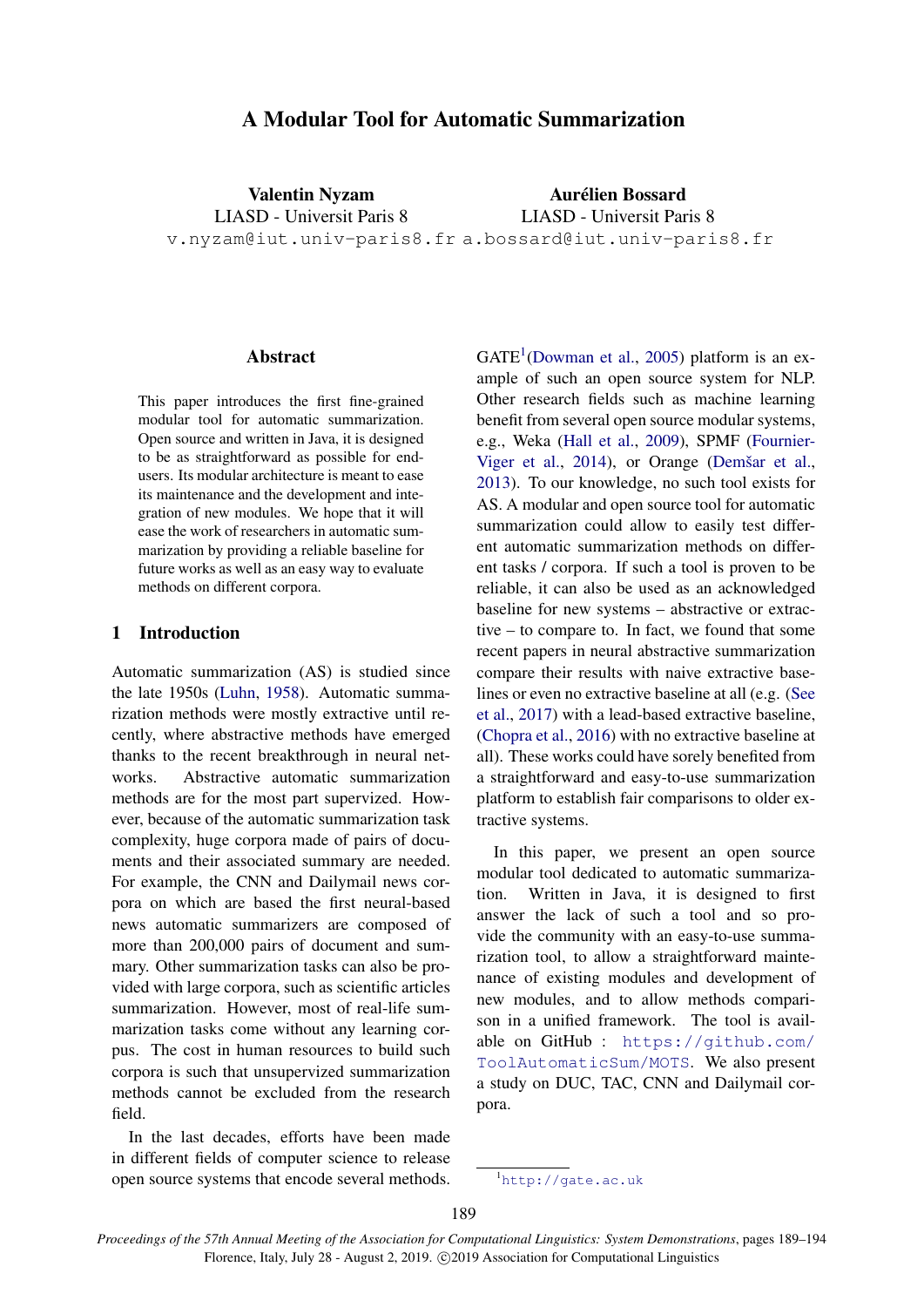#### <span id="page-1-4"></span>2 Related Work

Open source summarizers can be classified into two categories: systems that only implement one or more methods defined by their authors as results of research and systems conceived as a way to implement existing methods. In the first category, one can cite MEAD [\(Radev et al.,](#page-5-4) [2004a\)](#page-5-4) that originally implemented centroid-based extraction method [\(Radev et al.,](#page-5-5) [2004b\)](#page-5-5) and later implemented LexRank [\(Erkan and Radev,](#page-4-3) [2004\)](#page-4-3). However, this system does not seem to be available anymore. Among the other systems in that category, one can cite ICSISUMM [\(Gillick et al.,](#page-5-6) [2009\)](#page-5-6) that implements ILP-based summarization and MUSEEC [\(Litvak et al.,](#page-5-7) [2016\)](#page-5-7). However, systems in this first category cover only a few methods among existing methods, so there was a need for platforms with a better summarization methods coverage. SUMMA [\(Saggion,](#page-5-8) [2014\)](#page-5-8) is a summarization toolkit implemented with GATE. It includes several sentence scorers, such as LexRank, Centroid and shallow features based. It benefits from GATE NLP methods. Sumy<sup>[2](#page-1-0)</sup> is a more complete toolkit that implements eight different extraction methods, including baseline systems (random, first sentences only). As for PKUSum- $Sum<sup>3</sup>$  $Sum<sup>3</sup>$  $Sum<sup>3</sup>$ , [\(Zhang et al.,](#page-5-9) [2016\)](#page-5-9) implements ten different methods and handles three different summarization tasks: mono-document, multi-document and topic-based multi-document summarization. Modularity for these two system is however limited to tokenization/stemming and the choice of extraction method which is not decomposed itself in modules. This is the main asset of our tool: it is modular on a fine-grained level so automatic summarization methods are not defined globally but as a combination of small interchangeable modules. Table [1](#page-3-0) shows details about the summarization methods implemented by SUMMA, Sumy and PKUSumSum.

# 3 Architecture

#### 3.1 Modularity

Our tool is modular on a fine-grained level. Because of the modularity and the need of module compatibility definition, we made the choice of Java as programming language. Our tool can handle mono and multi-document summarization,

<span id="page-1-2"></span>

Figure 1: Architecture and workflow of our tool

topic-based or not. It embeds a genetic algorithm to tune hyperparameters. The summarization modules are all language-independent for multilingual summarization. Its architecture is conceived for both extractive, semi-extractive and abstractive paradigms. Also, using it as an enduser is straightforward.

It is divided in two branches: one for traditional greedy extractive methods, and one for global search algorithms such as genetic or knapsack algorithms (cf Figure [1\)](#page-1-2). Our system can also handle fully abstractive methods.

The greedy branch is divided in four steps:

- IndexBuilder: an index is built using unigrams or n-grams for which a set of features is built;
- CharacteristicsBuilder: a set of features is computed for every text chunk<sup>[4](#page-1-3)</sup> based on one or more indexes;
- SentenceScoring: score computation for every text chunk based on previous features;
- SelectionMethod: text chunks extraction with a method using previous scores.

The global search algorithms branch is divided in two steps:

- FitnessScore: a score computed for a candidate summary;
- SelectionMethod: the search algorithm itself guided by the fitness.

The four steps (or atomic processings) of a summarization method are independent, and they communicate via the Process class that controls their execution and compatibility. Input and output of the atomic processings are specified via inheritance of a specific method and the implementation of interfaces defined and documented in our tool. These interfaces make the Process class able to use Java methods to adapt input and output between each atomic processing. All atomic processings are independent and follow compatibility rules, so

<span id="page-1-0"></span><sup>2</sup><https://github.com/miso-belica/sumy>

<span id="page-1-1"></span><sup>3</sup><https://github.com/PKULCWM/PKUSUMSUM>

<span id="page-1-3"></span><sup>4</sup> e.g., sentences, phrases, defined during preprocessing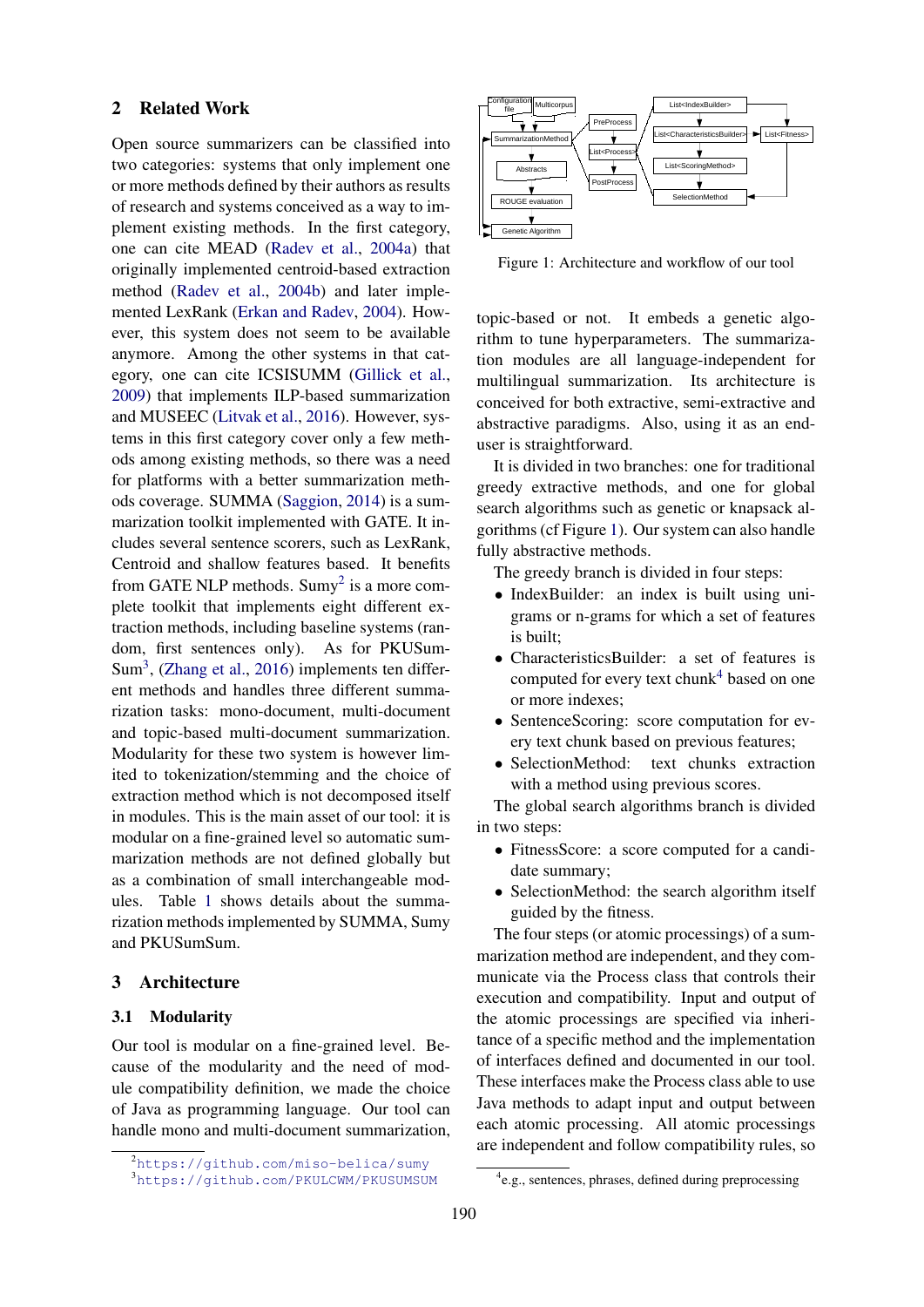our system architecture is completely modular.

#### 3.2 Embedded evaluation

If the gold standard summaries are provided with the corpus to summarize, our tool can perform a call to ROUGE [\(Lin,](#page-5-10) [2004\)](#page-5-10) in order to instantly retrieve the results of a summarization method on a specific corpus.

#### 3.3 Embedded genetic algorithm

All summarization methods have parameters that influence the quality of the summaries. Optimizing these parameters for a specific task is crucial. [Litvak et al.](#page-5-11) [\(2010\)](#page-5-11); [Bossard and Rodrigues\(2011\)](#page-4-4) have shown that a genetic algorithm (GA) can be efficient for this kind of optimization. Our tool integrates a GA to optimize summarization methods hyperparameters. We specified a *dna* syntax for the definition of methods hyperparameters that can be used by any module implemented in our tool. The GA uses ROUGE-2 as objective function, but it can be overrided using the modular architecture of our tool. The GA is launched using a XML configuration file that sets the hyperparameters to be optimized.

# 4 Implemented modules

The IndexBuilder class defines what the tokens are and how they are represented. We can use unigrams or n-grams and each of them can be associated with a frequency, a tf.idf value, or a vector representation computed with LSA or word embeddings.

The CharacteristicsBuilder class defines the representation of a text chunk (most of the time, text chunks are sentences). We can use a bagof-words representation, the mean vector (the mean vector of all the tokens in a text chunk), the matrix composed of all tokens vectors, the co-occurrence graph [\(Rousseau and Vazirgiannis,](#page-5-12) [2013\)](#page-5-12), the k-core representation [\(Batagelj and Za](#page-4-5)[versnik,](#page-4-5) [2003\)](#page-4-5), or a clustering based on any representation [\(Bossard and Rodrigues,](#page-4-4) [2011\)](#page-4-4).

The SentenceScore class defines how to compute a score for a text chunk depending on the characteristics computed previously. We can choose the sum of tf.idf above a threshold, the similarity with a vector or a matrix (to emulate [\(Radev](#page-5-5) [et al.,](#page-5-5) [2004b\)](#page-5-5)), the position of the text chunk in a document.

The SelectionMethod class defines how the sentences are selected. We can chose greedy algorithms such as MMR [\(Carbonell and Goldstein,](#page-4-6) [1998\)](#page-4-6), CSIS [\(Radev et al.,](#page-5-4) [2004a\)](#page-5-4), an extraction method based on a previous clustering [\(Bossard,](#page-4-7) [2013\)](#page-4-7) or a naive extraction of the best sentences, or global search algorithms such as Knapsack [\(Gillick et al.,](#page-5-13) [2008\)](#page-5-13), a genetic algorithm [\(Bossard](#page-4-8) [and Rodrigues,](#page-4-8) [2017\)](#page-4-8), ILP [\(Gillick et al.,](#page-5-6) [2009\)](#page-5-6) or a reinforcement algorithm [\(Ryang and Abekawa,](#page-5-14) [2012\)](#page-5-14).

Our tool can also call an abstractive external summarization method, retrieve the results and use them for postprocessing or evaluation purposes. This is not trivial as the index has to be updated in order to take into account out of vocabulary words.

Combining these modules, we can emulate most of the most known summarization methods. Table [1](#page-3-0) shows a comparison between our tool and other summarization tools introduced in Section [2.](#page-1-4) It shows that, to our knowledge and at the moment we write this paper, our tool covers the most of the summarization methods covered by other known summarizers. Moreover, two of the three methods not yet implemented: Manifold rank [\(Wan et al.,](#page-5-15) [2007\)](#page-5-15) and Submodular functions [\(Lin and Bilmes,](#page-5-16) [2011\)](#page-5-16) are currently under development and should be released soon.

#### 5 Using our tool

Using our tool as an end user is straightforward. It only requires a configuration file that describes the summarization method to use by defining every module used and their parameters, and a descriptor file for the multicorpus to summarize. Even if a configuration file can be written from scratch, we supply standard configuration files that encode the most known and used summarization methods.

# 6 Study

We evaluated some summarization methods from our tool on different corpora: DUC 2006 and 2007 and TAC 2008, 2009 and 2010 corpora (multidocument news summarization) and CNN/Dailymail corpus.

We used 264.999 documents of the merged corpus of CNN and Dailymail to train the pointergenerator abstractive method. It was then validated on 11.659 documents and tested on 12.143 documents. We used the same evaluation set for all methods. We evaluated all methods with a limit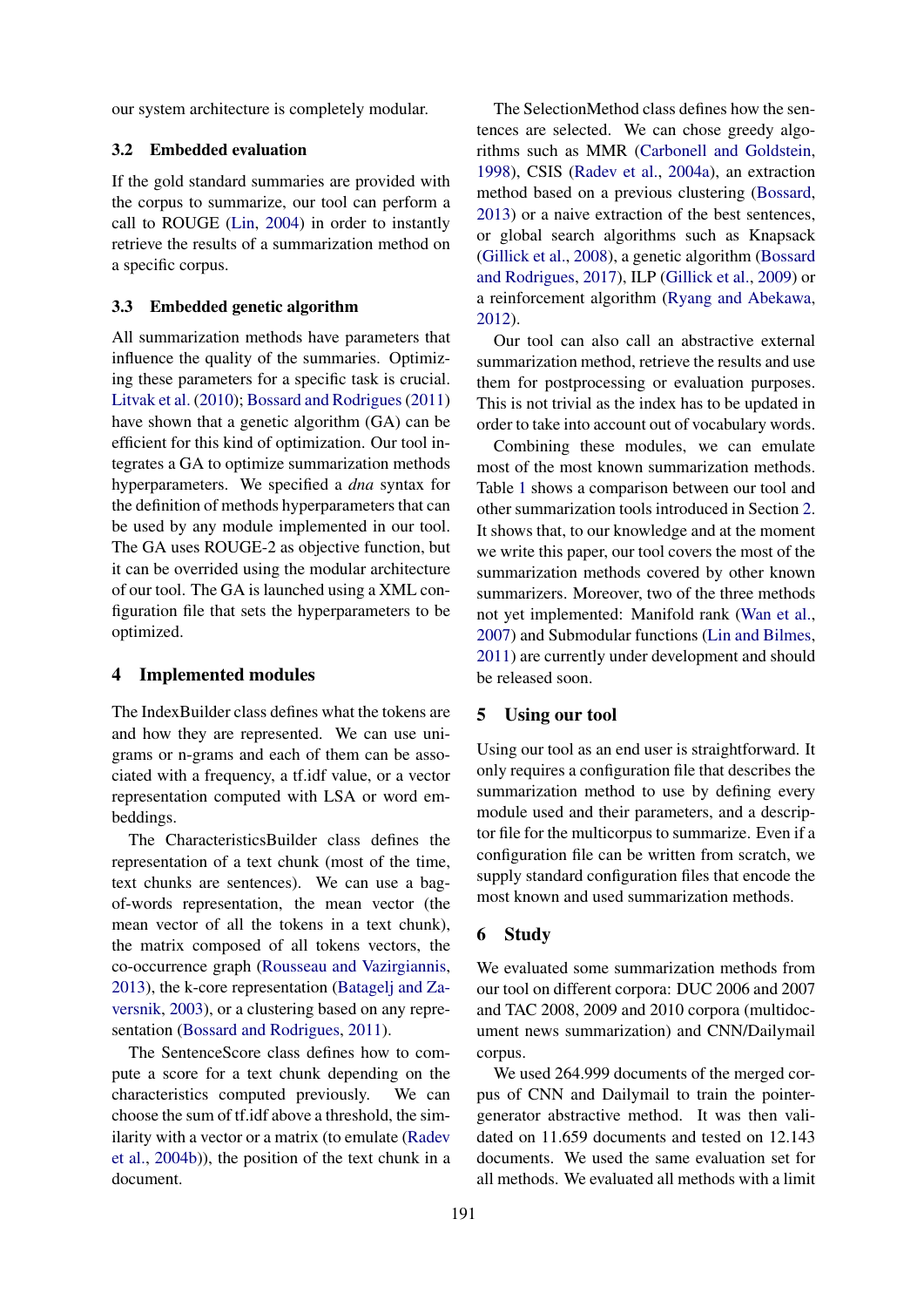<span id="page-3-0"></span>

|           | ∟uhn ! | Edmundson   Lead |  | Centroid   LexRank   TextRank   KL incr. | Manifold Rank   Clust. |  | <b>ILP LDA</b> |  | Submodular   Knapsack   Genetic   Pointer Generator |
|-----------|--------|------------------|--|------------------------------------------|------------------------|--|----------------|--|-----------------------------------------------------|
| SUMMA     |        |                  |  |                                          |                        |  |                |  |                                                     |
| Sumv      |        |                  |  |                                          |                        |  |                |  |                                                     |
| PKUSumSum |        |                  |  |                                          |                        |  |                |  |                                                     |
| Our tool  |        |                  |  |                                          |                        |  |                |  |                                                     |

Table 1: Comparison of systems summarization methods handling capabilities

of 100 and 50 words, because we found out that Pointer-Generator often produces only 50 words long summaries.

As DUC and TAC corpora do not provide enough data to train a neural network, we used the model learned on CNN/Dailymail to generate a summary for DUC and TAC and applied it on the most recent newswire article of each set of documents.

Table [2](#page-4-9) shows the results of a small sample of methods from our tool on DUC, TAC and CNN/DailyMail corpora. We made the choice of selecting methods that show the modularity of our tool:

- lead: the first n words of a document (for DUC and TAC the first n words of the most recent document);
- tf.idf MMR: sentences are scored with the sum of tf.idf scores and selected with MMR;
- Centroid MMR: sentences are scored with the Centroid method and selected with MMR;
- 2G Centroid MMR: sentences are scored with the Centroid method on bigrams and selected with MMR;
- 3G Centroid MMR: sentences are scored with the Centroid method on trigrams and selected with MMR;
- LexRank MMR: sentences are scored with the LexRank method on unigrams and selected with MMR;
- 2G LexRank MMR: sentences are scored with the LexRank method on bigrams and selected with MMR;
- 2G Centroid KS: sentences are scored with the LexRank method on bigrams and selected with a knapsack algorithm;
- 2G JS KS: sentences are extracted with a knapsack algorithm that uses the Jensen-Shannon divergence as fitness and bigrams as tokens;
- ILP: sentences are extracted with an ILP based solver under the constraints of [\(Gillick](#page-5-6) [et al.,](#page-5-6) [2009\)](#page-5-6);
- Genetic: sentences are extracted with a genetic algorithm that uses the Jensen-Shannon divergence as fitness and bigrams as tokens;
- Pointer Generator: our tool calls the Pointer Generator [\(See et al.,](#page-5-3) [2017\)](#page-5-3) and retrieves its results.

DUC and TAC were evaluated using the best ROUGE parameters for these corpora in [Graham](#page-5-17) [\(2015\)](#page-5-17)'s study. CNN/Dailymail tasks were evaluated using a standard configuration of ROUGE: recall as score, bigrams as tokens, no stemming, removal of stop words.

As one can see in Table [2,](#page-4-9) 2G JS KS, ILP and Genetic methods perform badly on the CNN/DailyMail task. This is due to the fact that ILP method is designed for multidocument summarization. 2G JS KS and Genetic use the same fitness: a Jensen-Shannon divergence. We hypothesize that the CNN/DailyMail documents are too small for such a fitness based on the bigrams probability distribution. Without any suprise, Pointer Generator performs badly on DUC and TAC corpora. Even if the corpora are close (newswire articles for both DUC/TAC and CNN/DailyMail), the task is not exactly the same. This confirms that sometimes, unsupervized extractive methods are the only solution available, and that such methods shall not yet be laid aside by the research community.

## 7 Conclusion

This paper introduces a new tool for automatic summarization. Written in Java, it is completely modular and can emulate most of the most known extractive summarization methods. The tool is open source, and modules can be added easily. Compared to other existing tools, ours is modular on a fine-grained level, so a summarization method can be defined as a combination of different modules: token representation, text chunk representation, text chunk scoring, and text chunk se-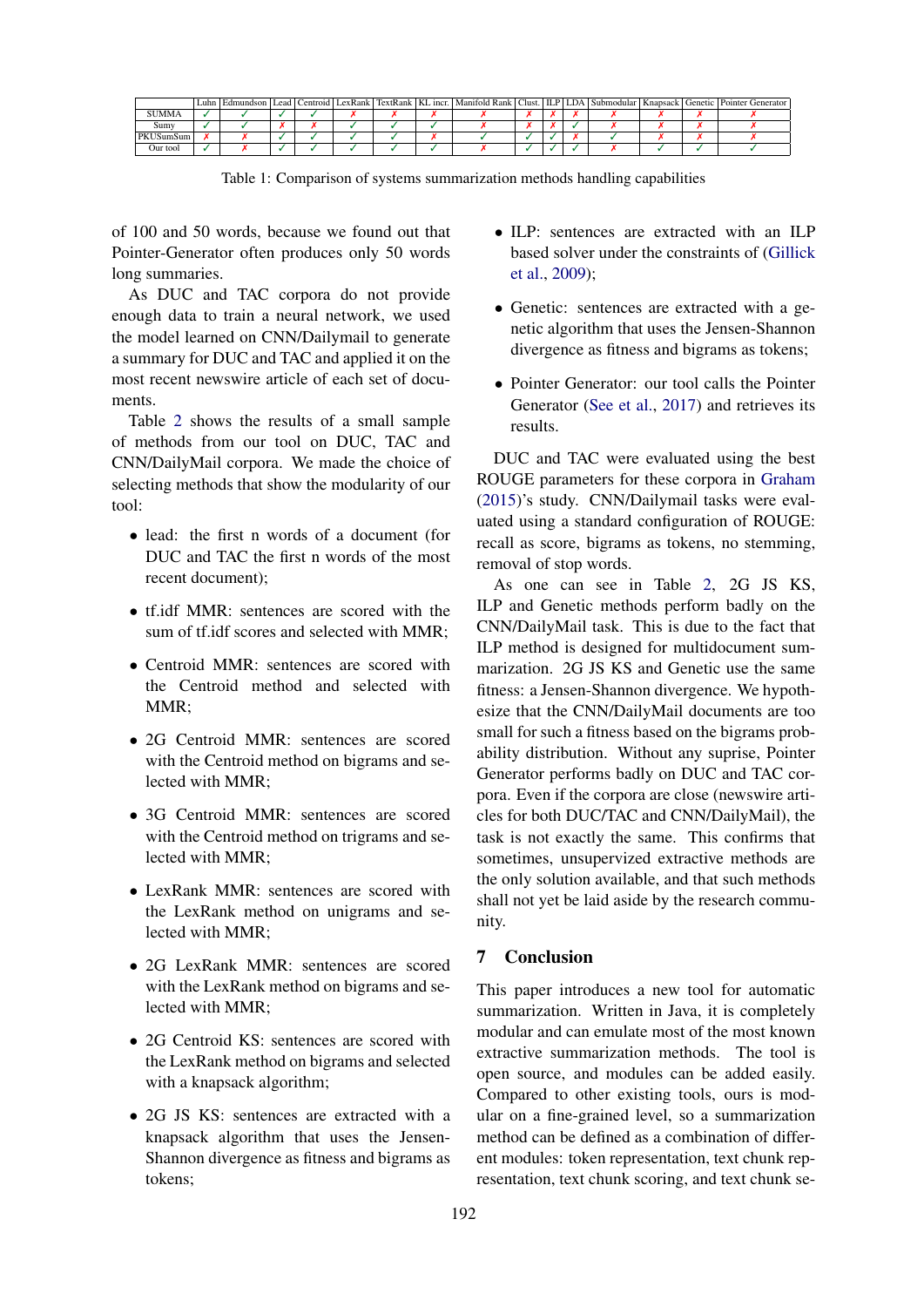<span id="page-4-9"></span>

|                   | DUC <sub>2006</sub> | DUC <sub>2007</sub> | <b>TAC2008</b> | <b>TAC2009</b> | <b>TAC2010</b> | CNN/DM(100) | CNN/DM(50) |
|-------------------|---------------------|---------------------|----------------|----------------|----------------|-------------|------------|
| lead              | 6.69                | 8.76                | 8.81           | 7.44           | 6.58           | 19.62       | 9.51       |
| tf.idf MMR        | 8.08                | 9.48                | 7.72           | 7.1            | 7.72           | 19.71       | 10.69      |
| Centroid MMR      | 8.73                | 9.34                | 8.39           | 7.63           | 7.93           | 21.15       | 12.55      |
| 2G Centroid MMR   | 9.88                | 11.21               | 10.84          | 9.29           | 10.15          | 21.58       | 11.85      |
| 3G Centroid MMR   | 9.10                | 10.94               | 10.84          | 9.29           | 10.40          | 21.14       | 11.50      |
| LexRank MMR       | 8.83                | 10.44               | 8.98           | 9.36           | 9.24           | 21.17       | 10.96      |
| 2G LexRank MMR    | 8.37                | 9.82                | 8.62           | 8.9            | 8.94           | 17.62       | 10.78      |
| 2G Centroid KS    | 8.85                | 9.34                | 8.4            | 9.03           | 9.65           | 18.47       | 10.69      |
| 2G JS KS          | 10.18               | 12.61               | 11.28          | 11.35          | 10.01          | 14.92       | 8.55       |
| ILP               | 9.63                | 11.35               | 10.96          | 9.88           | 10.43          | 14.89       | 5.44       |
| Genetic           | 10.55               | 12.17               | 11.01          | 10.62          | 10.79          | 15.35       | 10.51      |
| Pointer Generator | 3.07                | 7.47                | 3.33           | 5.75           | 4.26           | 10.24       | 10.24      |

Table 2: Results on DUC, TAC and CNN/Dailymail corpora

lection. As we write this paper, and to our knowledge, our tool covers more automatic summarization methods than the three other existing summarizers.

As an end-user, using our tool, available on GitHub ([https://github.com/](https://github.com/ToolAutomaticSum/MOTS) [ToolAutomaticSum/MOTS](https://github.com/ToolAutomaticSum/MOTS)), is straightforward. It only needs a description of the corpus to summarize and a configuration file that describes the modules to use. We provide configuration files for the most known summarization methods.

For this paper, we evaluated a small sample of the methods that can be ran with our tool. Except for three methods that are really specific to multidocument summarization, the evaluated summarization methods beat the naive baseline that extracts the n first words from a document. This is still a competitive baseline when summarizing newswire articles.

Due to its ease of use and to its results on different summarization tasks, our tool can be used as a baseline for forthcoming research on automatic summarization.

## Acknowledgement

This work is supported by a public grant overseen by the French National Research Agency (ANR) as part of the "Young researchers program" (reference : ANR-16-CE38-0008 ASADERA).

#### **References**

- <span id="page-4-5"></span>Vladimir Batagelj and Matjaz Zaversnik. 2003. [An](http://arxiv.org/abs/cs.DS/0310049) [o\(m\) algorithm for cores decomposition of net](http://arxiv.org/abs/cs.DS/0310049)[works.](http://arxiv.org/abs/cs.DS/0310049) *CoRR*, cs.DS/0310049.
- <span id="page-4-7"></span>Aurélien Bossard. 2013. Generating update summaries: Using an unsupervized clustering algorithm to cluster sentences. In *Multi-source, Multilingual Information Extraction and Summarization*, Theory

and Applications of Natural Language Processing, pages 205–227. Springer.

- <span id="page-4-4"></span>Aurélien Bossard and Christophe Rodrigues. 2011. Combining a multi-document update summarization system–cbseas–with a genetic algorithm. In *Combinations of intelligent methods and applications*, pages 71–87. Springer.
- <span id="page-4-8"></span>Aurélien Bossard and Christophe Rodrigues. 2017. [An](https://doi.org/10.26615/978-954-452-049-6_017) [evolutionary algorithm for automatic summariza](https://doi.org/10.26615/978-954-452-049-6_017)[tion.](https://doi.org/10.26615/978-954-452-049-6_017) In *Proceedings of the International Conference Recent Advances in Natural Language Processing, RANLP 2017*, pages 111–120, Varna, Bulgaria. IN-COMA Ltd.
- <span id="page-4-6"></span>Jaime Carbonell and Jade Goldstein. 1998. The use of mmr, diversity-based reranking for reordering documents and producing summaries. In *Proceedings of the 21st annual international ACM SIGIR conference on Research and development in information retrieval*, pages 335–336. ACM.
- <span id="page-4-2"></span>Sumit Chopra, Michael Auli, and Alexander M. Rush. 2016. [Abstractive sentence summarization with at](http://www.aclweb.org/anthology/N16-1012)[tentive recurrent neural networks.](http://www.aclweb.org/anthology/N16-1012) In *Proceedings of the 2016 Conference of the North American Chapter of the Association for Computational Linguistics: Human Language Technologies*, pages 93–98, San Diego, California. Association for Computational Linguistics.
- <span id="page-4-1"></span>Janez Demšar, Tomaž Curk, Aleš Erjavec, Črt Gorup, Tomaž Hočevar, Mitar Milutinovič, Martin Možina, Matija Polajnar, Marko Toplak, Anže Starič, Miha Štajdohar, Lan Umek, Lan Žagar, Jure Žbontar, Marinka Žitnik, and Blaž Zupan. 2013. [Orange:](http://jmlr.org/papers/v14/demsar13a.html) [Data mining toolbox in python.](http://jmlr.org/papers/v14/demsar13a.html) *Journal of Machine Learning Research*, 14:2349–2353.
- <span id="page-4-0"></span>Mike Dowman, Valentin Tablan, Hamish Cunningham, and Borislav Popov. 2005. [Web-assisted annotation,](http://gate.ac.uk/sale/www05/web-assisted-annotation.pdf) [semantic indexing and search of television and ra](http://gate.ac.uk/sale/www05/web-assisted-annotation.pdf)[dio news.](http://gate.ac.uk/sale/www05/web-assisted-annotation.pdf) In *Proceedings of the 14th International World Wide Web Conference*, Chiba, Japan.
- <span id="page-4-3"></span>Günes Erkan and Dragomir R Radev. 2004. Lexrank: Graph-based lexical centrality as salience in text summarization. *Journal of AIR*, 22:457–479.